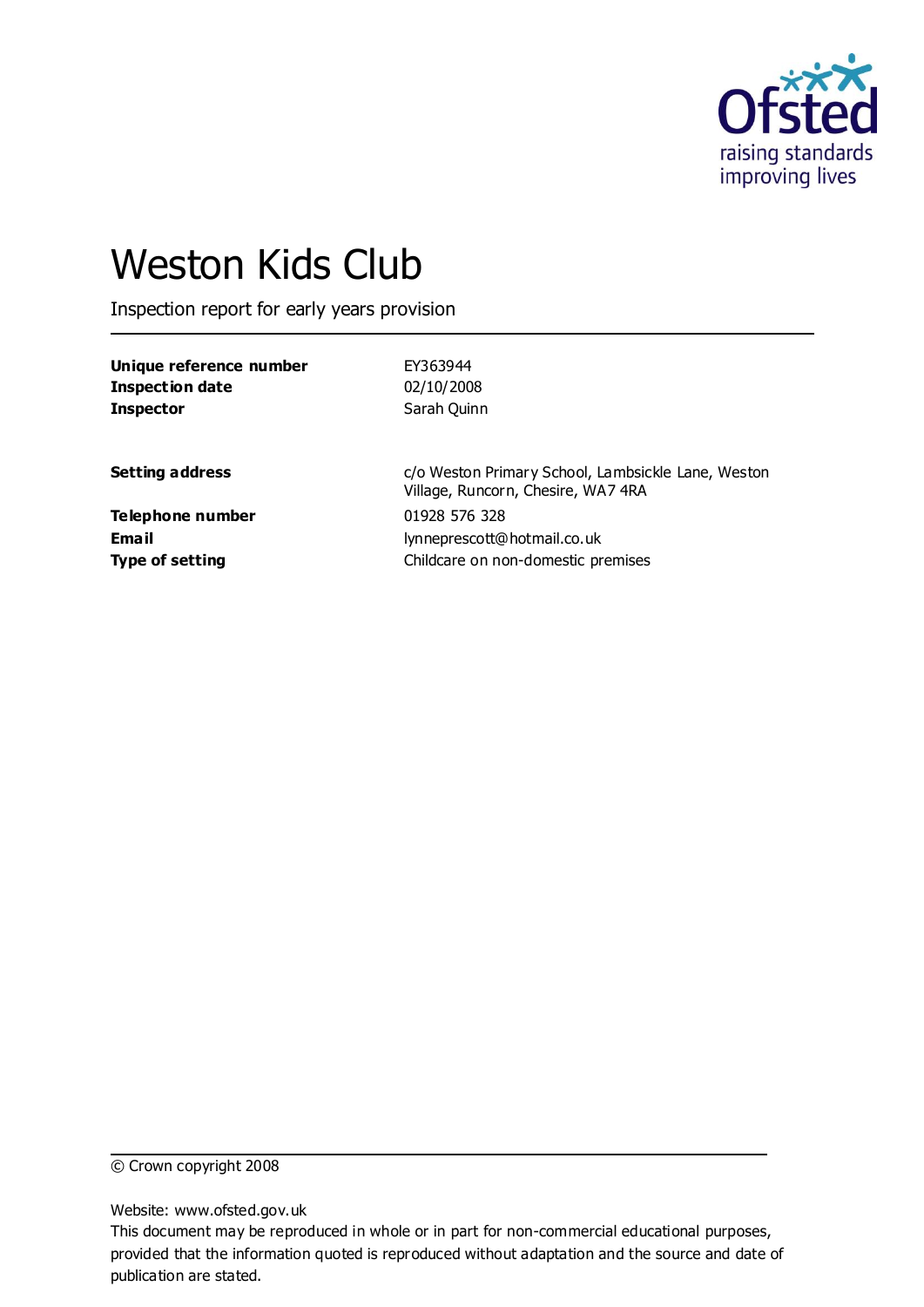### **Introduction**

This inspection was carried out by Ofsted under Sections 49 and 50 of the Childcare Act 2006 on the quality and standards of the registered early years provision. 'Early years provision' refers to provision regulated by Ofsted for children from birth to 31 August following their fifth birthday (the early years age group). The registered person must ensure that this provision complies with the statutory framework for children's learning, development and welfare, known as the *Early* Years Foundation Stage.

The report includes information on any complaints about the childcare provision which Ofsted has received since the last inspection or registration whichever is the later, which require Ofsted or the provider to take action in Annex C.

The provider must provide a copy of this report to all parents with children at the setting where reasonably practicable. The provider must provide a copy of the report to any other person who asks for one, but may charge a fee for this service (The Childcare (Inspection) Regulations 2008 regulations 9 and 10).

The setting also makes provision for children older than the early years age group which is registered on the voluntary and/or compulsory part(s) of the Childcare Register. This report does not include an evaluation of that provision, but a comment about compliance with the requirements of the Childcare Register is included in Annex B.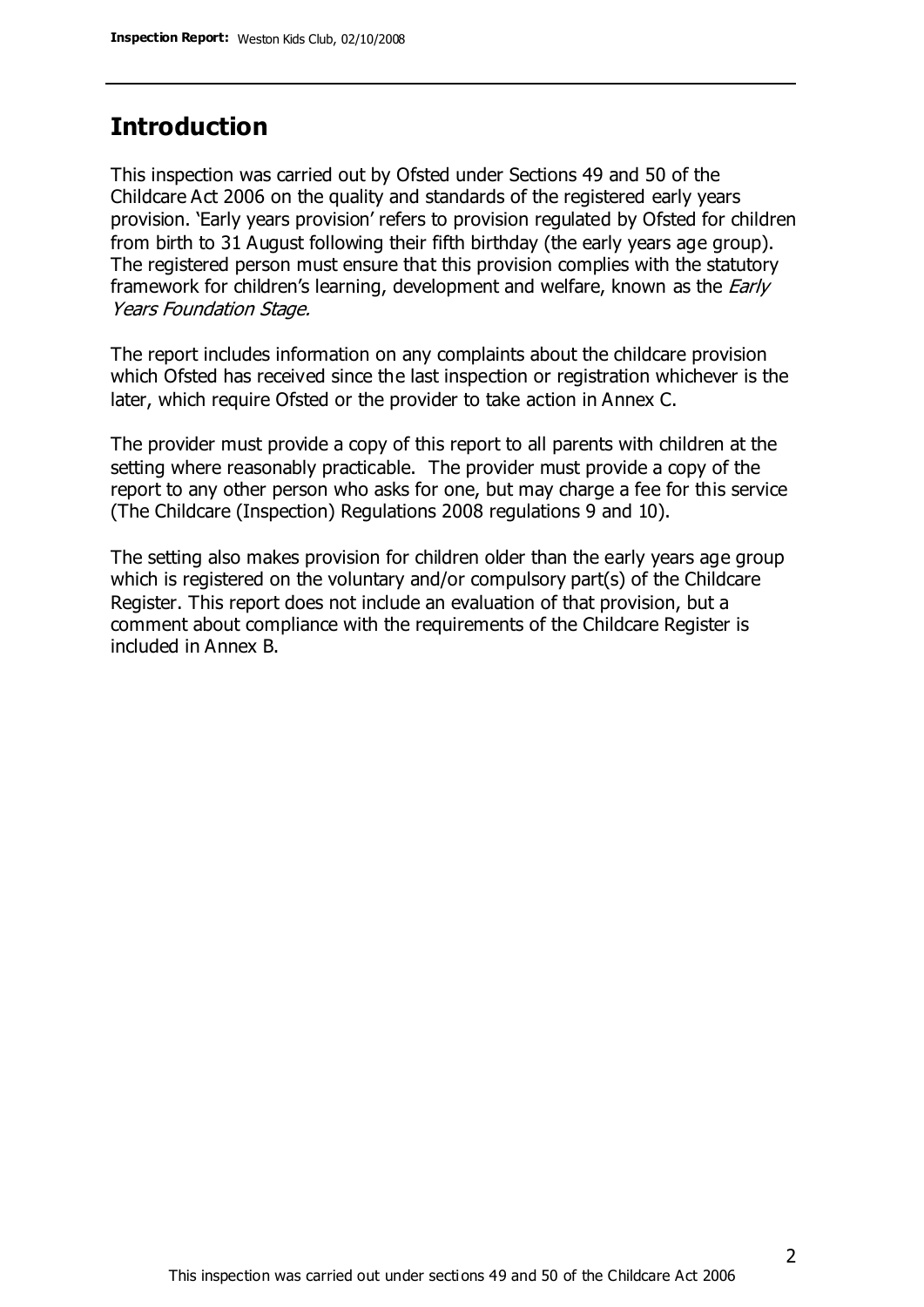### **Description of the setting**

Weston Kids Club is a privately owned and managed out of school provision. It was registered under the current management arrangements in 2007 and operates from Weston Primary School, Runcorn, Cheshire. Club children have access to the pre-school room, out of school club room, bay area and school hall for indoor activities, and there is access to outdoor play areas. A maximum of 54 children may attend the club at any one time and there are currently 150 on roll. The setting is registered on the Early Years register and the compulsory and voluntary Childcare registers. The setting is open each weekday from 07.45 to 09.00, 15.00 to 18.00 during term time and 07.45 to 18.00 during school holidays. Children who attend are from Weston Primary School, along with children from other schools, including Our Lady's, St. Mary's, St Clements, St Edwards, Victoria Road, Weston Point, Westfields, Peewit Hall, All Saints and Halton Lodge. The club employs eight members of staff. Of these, six, including the manager, hold appropriate early years qualifications. The out of school club is a member of 4children and is currently undertaking the Aiming High quality assurance accreditation.

### **Overall effectiveness of the early years provision**

The out of school club meets the children's needs effectively. Children are relaxed and settled and enjoy their time at the club. They select activities and socialise and have lots of fun as practitioners ensure that children have easy access to all resources. However, effective observation, evaluation and planning are not fully in place. The club takes steps to ensure that all children have plenty of support to access all types of play opportunities. Practitioners take appropriate steps to evaluate what they do and make improvements to their practice, although the processes in place are very informal, not recorded and therefore, progress is not easy to track. Improvements have been made since the last inspection and this shows a commitment to improvement, particularly as the last inspection was only five months ago.

### **What steps need to be taken to improve provision further?**

To further improve the early years provision the registered person should:

- develop an effective observation, evaluation and planning cycle and evaluate its impact on children's learning and development
- ensure self-evaluation outcomes are recorded.

### **The leadership and management of the early years provision**

The setting is well led and managed and all policies and procedures are in place for the benefit of the children in the Early Years Foundation Stage (EYFS). The organisation of the group ensures that all children are well supported and can therefore make progress. Rotas are in place to enable different drivers to pick up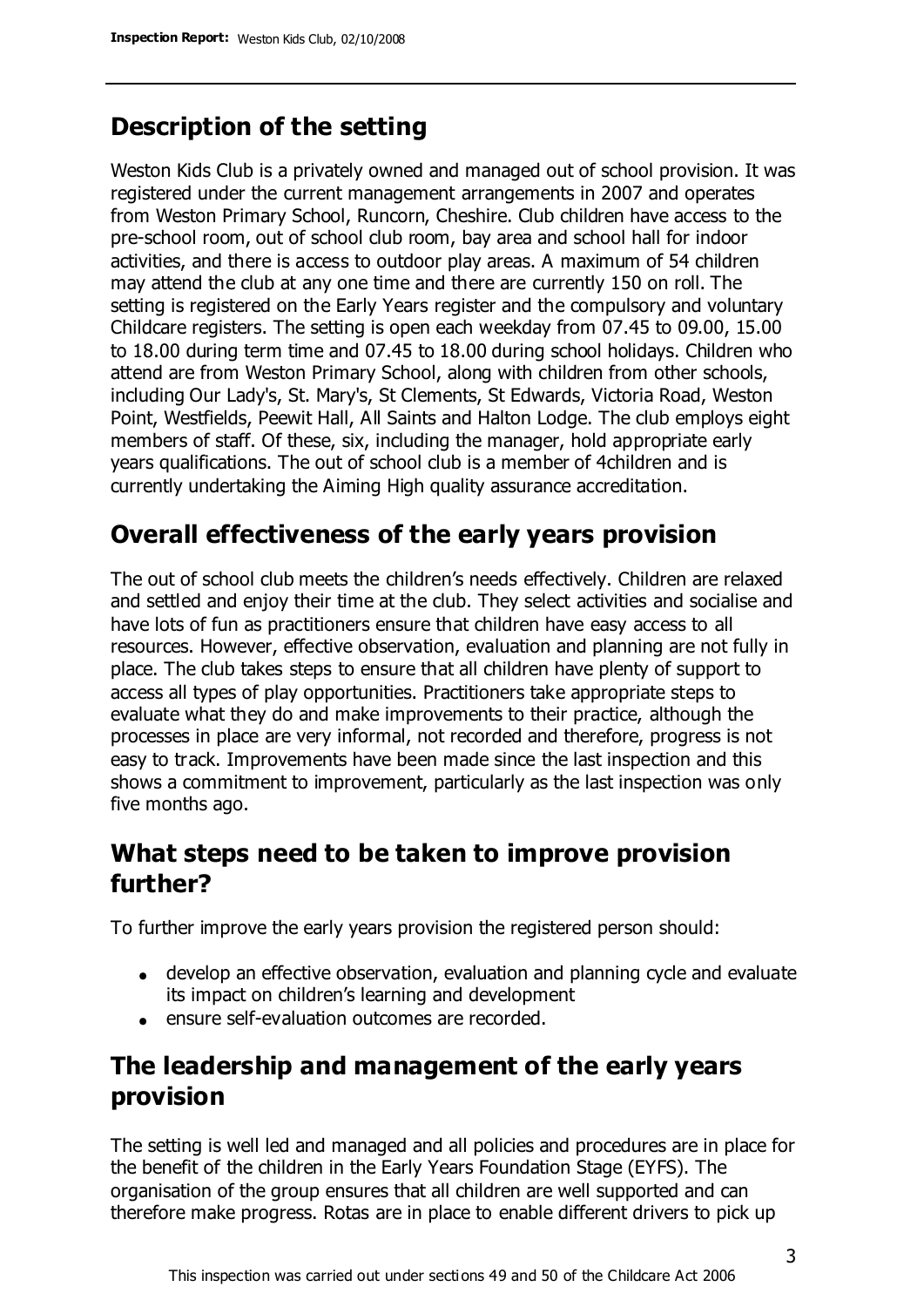from different schools to ensure that teachers can recognise Kids Club staff members. The manager ensures that staff using cars to transport children are suitable to do so and carry relevant insurance.

Practitioners demonstrate reflective practice informally in their staff meetings and during everyday procedures. However, there are no records of self-evaluation and, therefore, it is difficult to track the progress that the setting has made based upon practitioners' own evaluations.

Parental support for the group is strong and the setting keeps parents well informed of changes and events. For example, during the holiday club, the children enjoyed trips to local attractions, like the aquarium and theme park, and this information was communicated through the newsletter. Practitioners have a good relationship with parents and parental feedback from questionnaires states that, 'Staff always say hello and goodbye and make the children feel welcome'. The setting take steps to ensure links are made with any other agency or carer involved with the child. This helps to ensure the suitability and continuity of care for the benefit of the children.

Safeguarding is a priority and staff have attended relevant training. They understand their responsibility to maintain the welfare of the child whilst in their care. All staff have undergone appropriate suitability checks and this information is held at the setting. Whilst at the setting, and transporting children, staff wear name badges and carry photographic identification. They wear uniforms to ensure that children, teachers and parents can easily identify them.

### **The quality and standards of the early years provision**

Children in the EYFS enjoy the activities provided at the club like construction toys and the computer. They happily select what they would like to play with and, although the activities are planned, they are able to change the programme at any time and choose something that they would prefer. They thoroughly enjoy playing games together like snakes and ladders and talk animatedly about their favourite computer game. Practitioners have begun to implement a system of observation, evaluation and assessment beginning initially with observations of the children. This system is not fully in place and therefore the impact upon the children's learning and development cannot be determined.

Children's welfare is a priority and the practitioners understand their responsibilities. Safety is a priority and practitioners teach children how to keep themselves safe. For example, they learn not to open the door and are aware of strangers. Children have the benefit of nutritious snacks and they confidently self-select what they would like. They learn about healthy routines as they wash their hands at appropriate times and enjoy physical activity on a daily basis.

There is a wide range of games and activities available and children enter the setting and make their own choices. They like to choose games that they can play with their friends, and the choice of games available effectively promotes literacy and numeracy and, therefore, further enhances children's skills for the future. They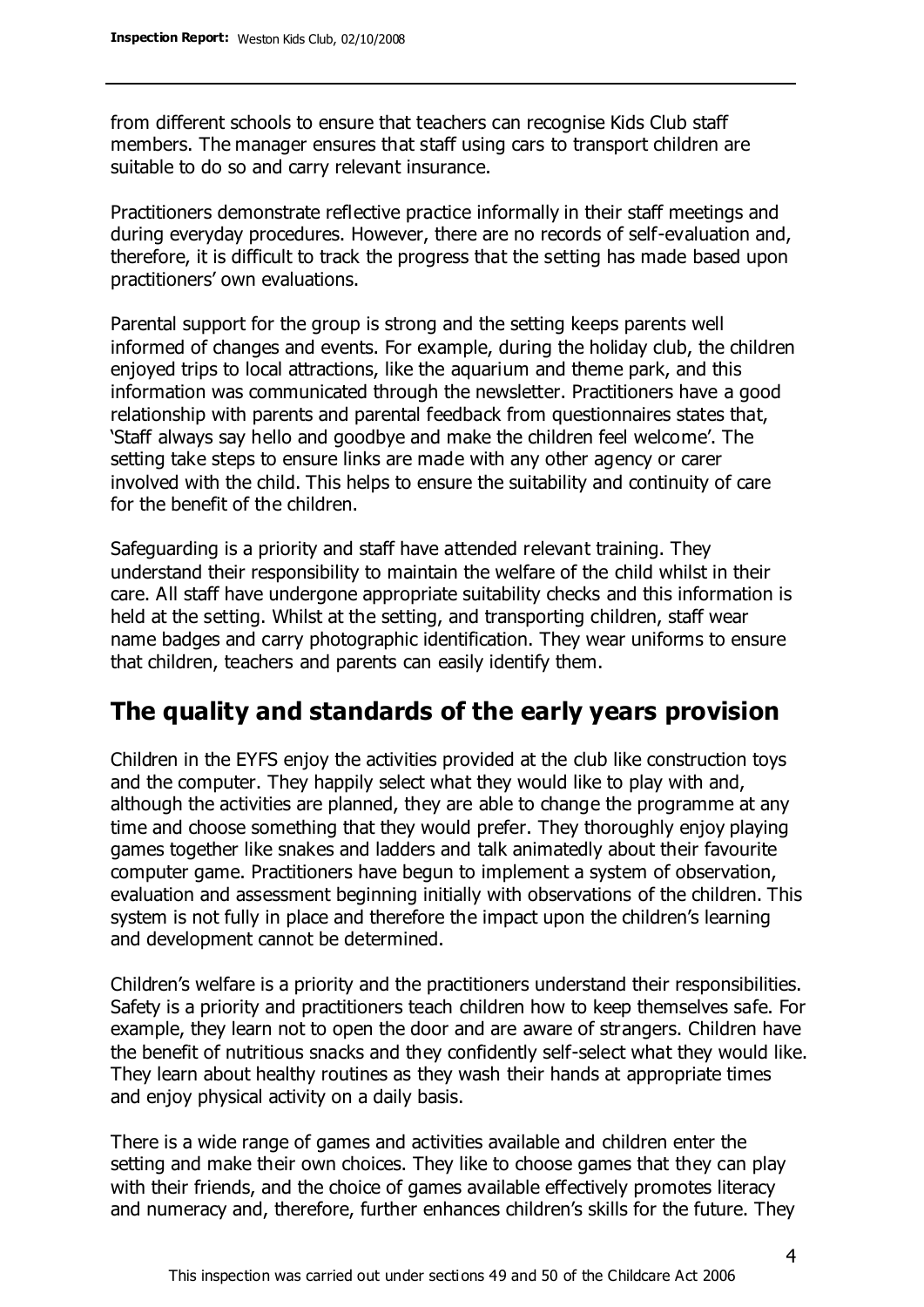show good levels of empathy with each other and ask each other whose turn it is and whether they would like to play. Children learn about the world around them as they participate in activities like 'Africa' week, and contribute to bright and colourful displays around the world. Behaviour is exemplary and children have a good sense of right and wrong. Practitioners set good examples and calmly give instructions with which children readily comply.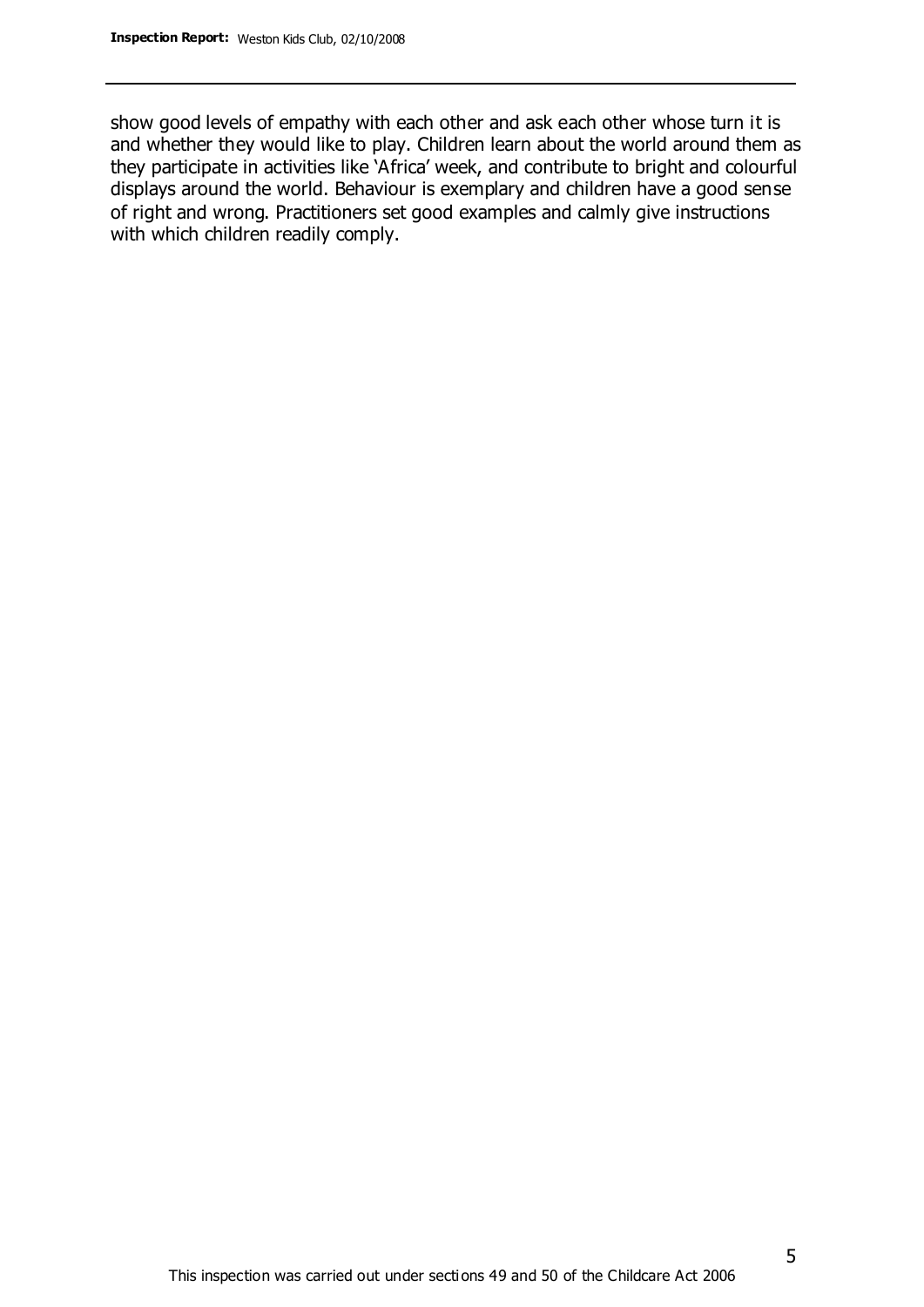# **Annex A: record of inspection judgements**

#### **The key inspection judgements and what they mean**

Outstanding: this aspect of the provision is of exceptionally high quality Good: this aspect of the provision is strong Satisfactory: this aspect of the provision is sound Inadequate: this aspect of the provision is not good enough

### **Overall effectiveness**

| How effective is the provision in meeting the needs<br>of children in the Early Years Foundation Stage? | Good |
|---------------------------------------------------------------------------------------------------------|------|
| How well does the provision promote inclusive practice?                                                 | Good |
| The capacity of the provision to maintain continuous                                                    | Good |
| improvement.                                                                                            |      |

### **Leadership and management**

| How effectively is provision in the Early Years<br><b>Foundation Stage led and managed?</b>          | Good |
|------------------------------------------------------------------------------------------------------|------|
| How effective is the setting's self-evaluation, including the<br>steps taken to promote improvement? | Good |
| How well does the setting work in partnership with parents<br>and others?                            | Good |
| How well are children safeguarded?                                                                   | Good |

### **Quality and standards**

| How effectively are children in the Early Years         | Good |
|---------------------------------------------------------|------|
| <b>Foundation Stage helped to learn and develop?</b>    |      |
| How effectively is the welfare of children in the Early | Good |
| <b>Years Foundation Stage promoted?</b>                 |      |
| How well are children helped to stay safe?              | Good |
| How well are children helped to be healthy?             | Good |
| How well are children helped to enjoy and achieve?      | Good |
| How well are children helped to make a positive         | Good |
| contribution?                                           |      |
| How well are children helped develop skills that will   | Good |
| contribute to their future economic well-being?         |      |

Any complaints about the inspection or report should be made following the procedures set out in the guidance available from Ofsted's website: www.ofsted.gov.uk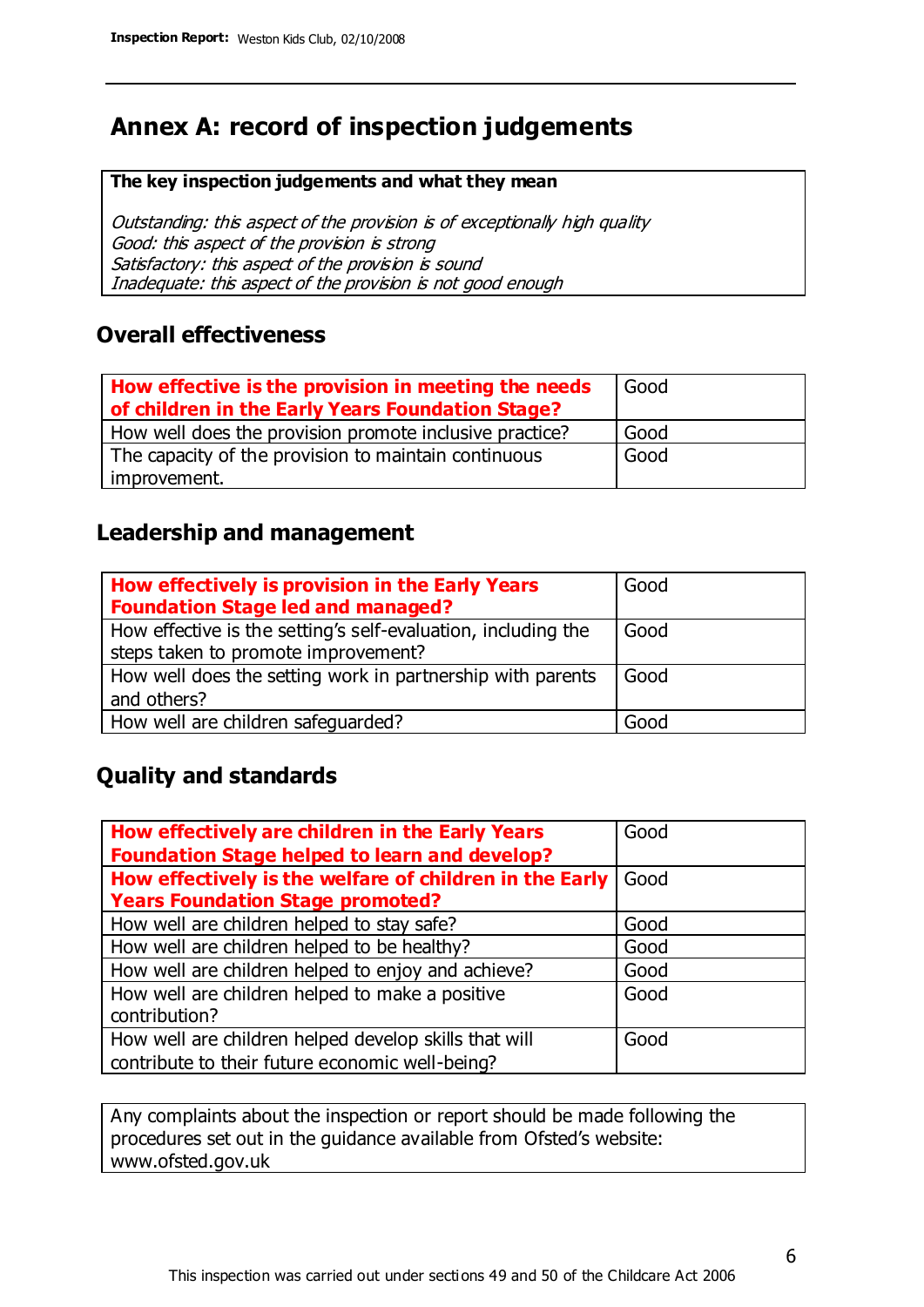# **Annex B: the Childcare Register**

| The provider confirms that the requirements of the<br>compulsory part of the Childcare Register are: | Met |
|------------------------------------------------------------------------------------------------------|-----|
| The provider confirms that the requirements of the<br>voluntary part of the Childcare Register are:  | Met |